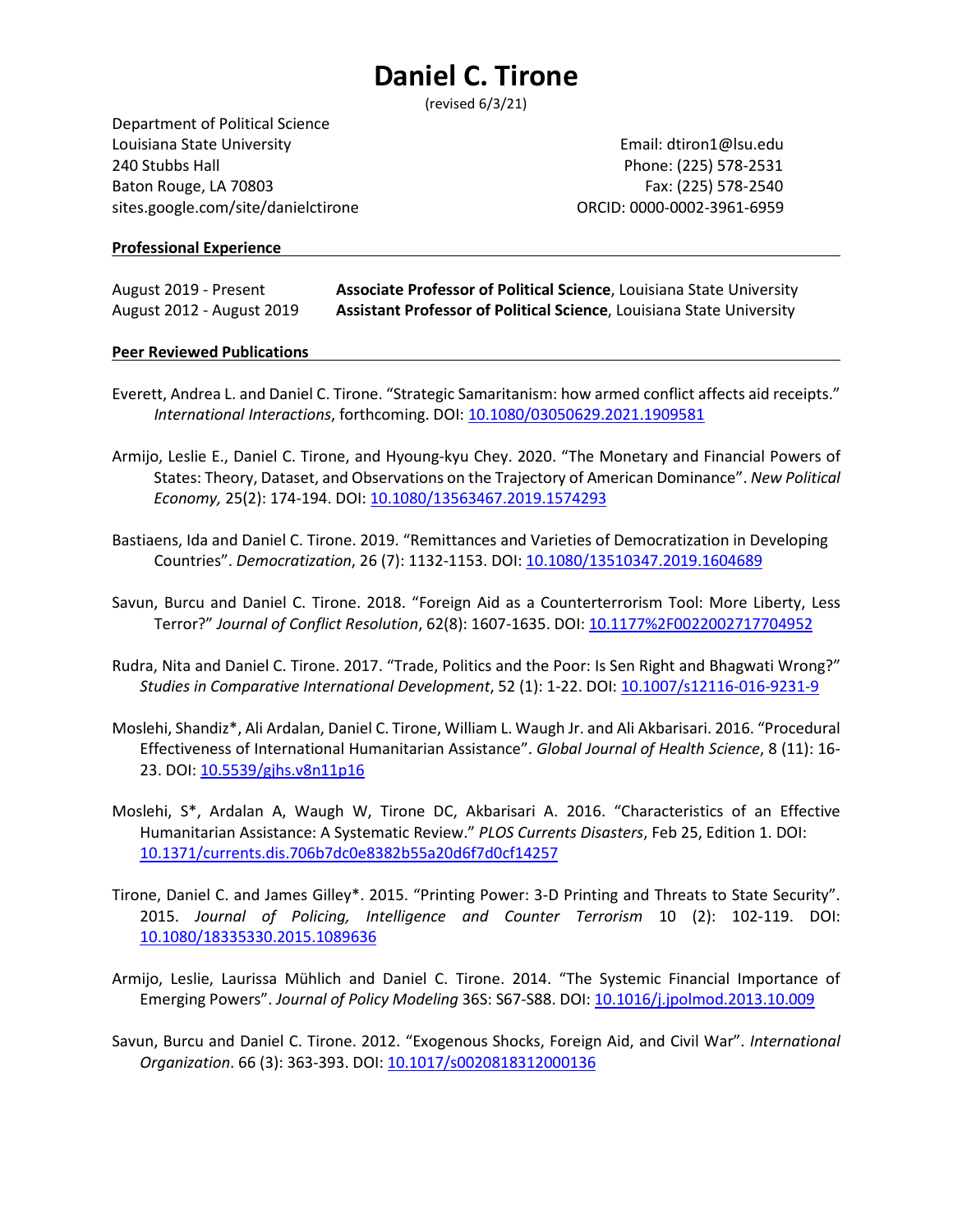### **Peer Reviewed Publications (continued)**

Savun, Burcu and Daniel C. Tirone. 2011. "Foreign Aid, Democratization and Civil Conflict: How Does Aid Affect Civil Conflict?" *American Journal of Political* Science 55 (2): 233-246. DOI: [10.1111/j.1540-](https://doi.org/10.1111/j.1540-5907.2010.00501.x) [5907.2010.00501.x](https://doi.org/10.1111/j.1540-5907.2010.00501.x)

Bearce, David H. and Daniel C. Tirone. 2010. "Foreign Aid Effectiveness and the Strategic Goals of Donor Governments". *Journal of Politics* 72 (3): 837-851. DOI[: 10.1017/s0022381610000204](https://doi.org/10.1017/s0022381610000204)

\*Graduate student co-author

### **Non-Peer Reviewed Publications**

- Savun, Burcu and Daniel C. Tirone. "Foreign Aid and Counterterrorism." Blog post at [www.SustainableSecurity.org,](http://www.sustainablesecurity.org/) June 12, 2017.
- Tirone, Daniel C. and James Gilley. "3D printing: a new threat to gun control and security policy?" Blog post at www. TheConversation.com. July 19, 2016.
- Tirone, Daniel C. and James Gilley. "You can print your own guns at home. Next it will be nuclear weapons. Really." The Monkey Cage (blog) at The Washington Post. September 7, 2015.

#### **Academic Awards**

2013 2012 Robert O. Keohane award for best research article by junior scholars in the journal *International Organization* for the prior year (with Burcu Savun)

#### **Education**

| 2005-2012 | <b>University of Pittsburgh</b>                                                                  |  |  |
|-----------|--------------------------------------------------------------------------------------------------|--|--|
|           | <b>Ph.D. in Political Science</b>                                                                |  |  |
|           | Dissertation Title: Politics and the Efficacy of Humanitarian Aid                                |  |  |
|           | Committee Members: David Bearce (co-chair), Burcu Savun (co-chair), Nita Rudra, Daniela<br>Donno |  |  |
|           | Exam Fields:                                                                                     |  |  |
|           | <b>First Field: International Relations</b>                                                      |  |  |
|           | Subfields: International Political Economy, Conflict                                             |  |  |
|           | Second Field: Political Methodology (Exam Passed with Distinction)                               |  |  |
|           | Non-exam Fields:                                                                                 |  |  |
|           | <b>Comparative Politics</b>                                                                      |  |  |
| 2007      | University of Michigan, Ann Arbor                                                                |  |  |
|           | Inter-University Consortium for Political and Social Research Summer Institute                   |  |  |
|           | Courses: Advanced Maximum Likelihood Estimators, Advanced Game Theory                            |  |  |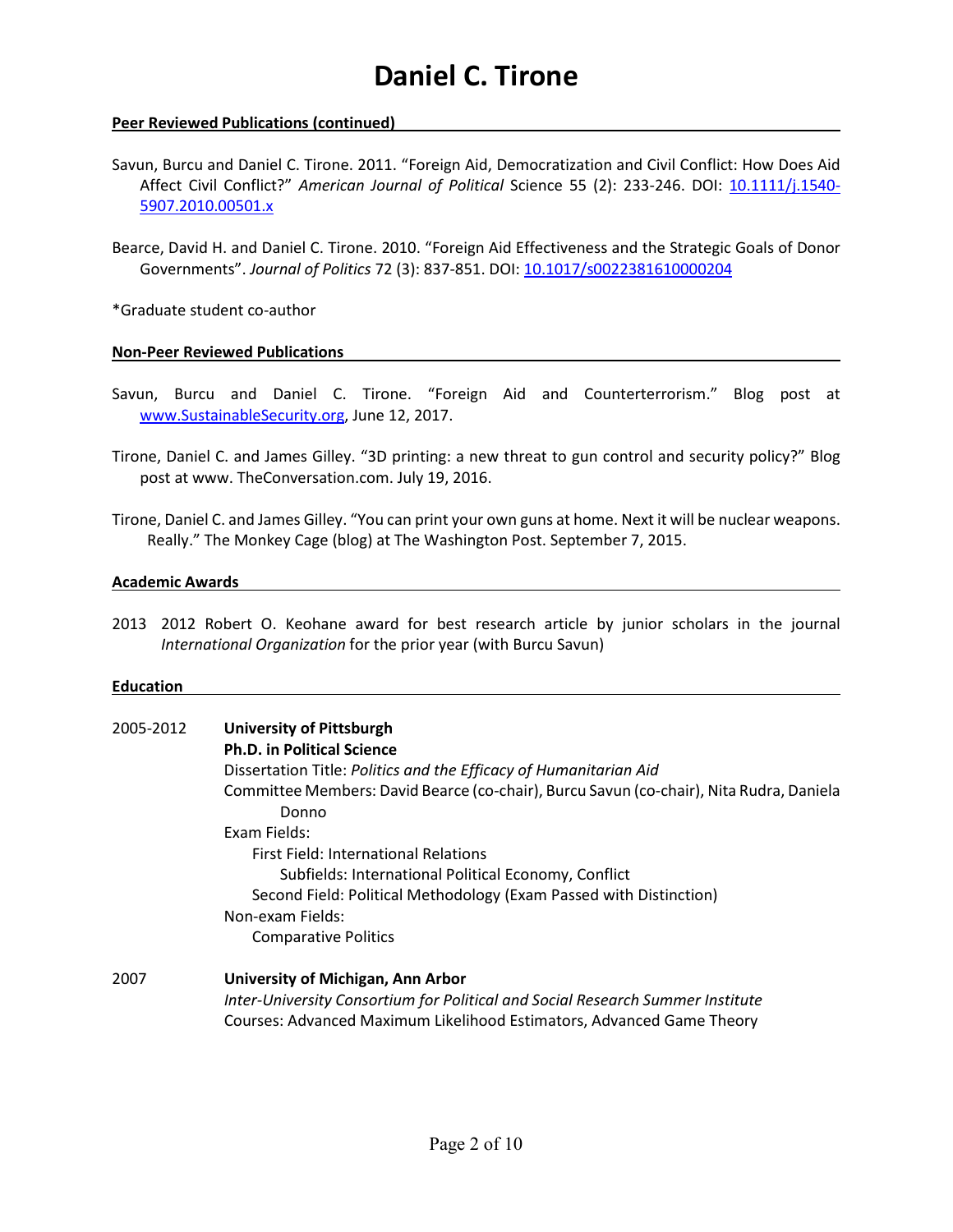#### **Education (continued)**

| 2004-2005 | <b>State University of New York at Buffalo</b><br><b>M.A. in Applied Economics</b><br>Subjects Studied: Micro and Macro Economics, International Economics, International<br>Finance, Applied Econometrics |
|-----------|------------------------------------------------------------------------------------------------------------------------------------------------------------------------------------------------------------|
| 2001      | Royal Academy of Dramatic Arts, London, England<br>14-Week Shakespeare in Performance Program                                                                                                              |
| 1998-2001 | <b>New York University</b><br><b>B.F.A. in Theatre</b>                                                                                                                                                     |

#### **Working Papers**

- Fostering Relief of Fueling War? The impact of humanitarian aid on civil conflict (with Kevin Bradley\* and Cassie Knott\*)
- Dummy Principals and Non-Governmental Organizations: Private versus Public Financing and the Impact of NGOs

Paying for Pirates: Foreign Aid as a Policy Tool for Combating Maritime Crime (with Sam Rohrer)

State Capacity and the Opportunity for Civil War: Perceptions of Property Rights Protection and the Onset of Civil War, 1960-1999 (with David Sobek and Charles Boehmer)

Every Man a Heisenberg: 3-D Printing, the Illicit Goods Trade, and Civil Violence (with James Gilley)

Taking a Byte Out of Sovereignty: Are Cryptocurrencies a Threat to State Power? (with David Sobek)

Donor Response When Disaster Strikes: A Model of Aid After Natural Disasters (with Andrea L. Everett)

- "Inflating the Cost of War: Domestic Price Changes and the Likelihood of Conflict Termination" (with David Sobek)
- \*Graduate student co-author

#### **Book Projects in Process**

A Political Economy of Contemporary Piracy and Maritime Crime (with Sam Rohrer). Under contract with Palgrave Macmillan

#### **Conference Participation**

"Inflating the Cost of War: Domestic Price Changes and the Likelihood of Conflict Termination" (with David Sobek)

- *Southern Political Science Association Annual Meeting,* January 2021 (Virtual)
- *American Political Science Association Annual Meeting*, September 2020 (Virtual)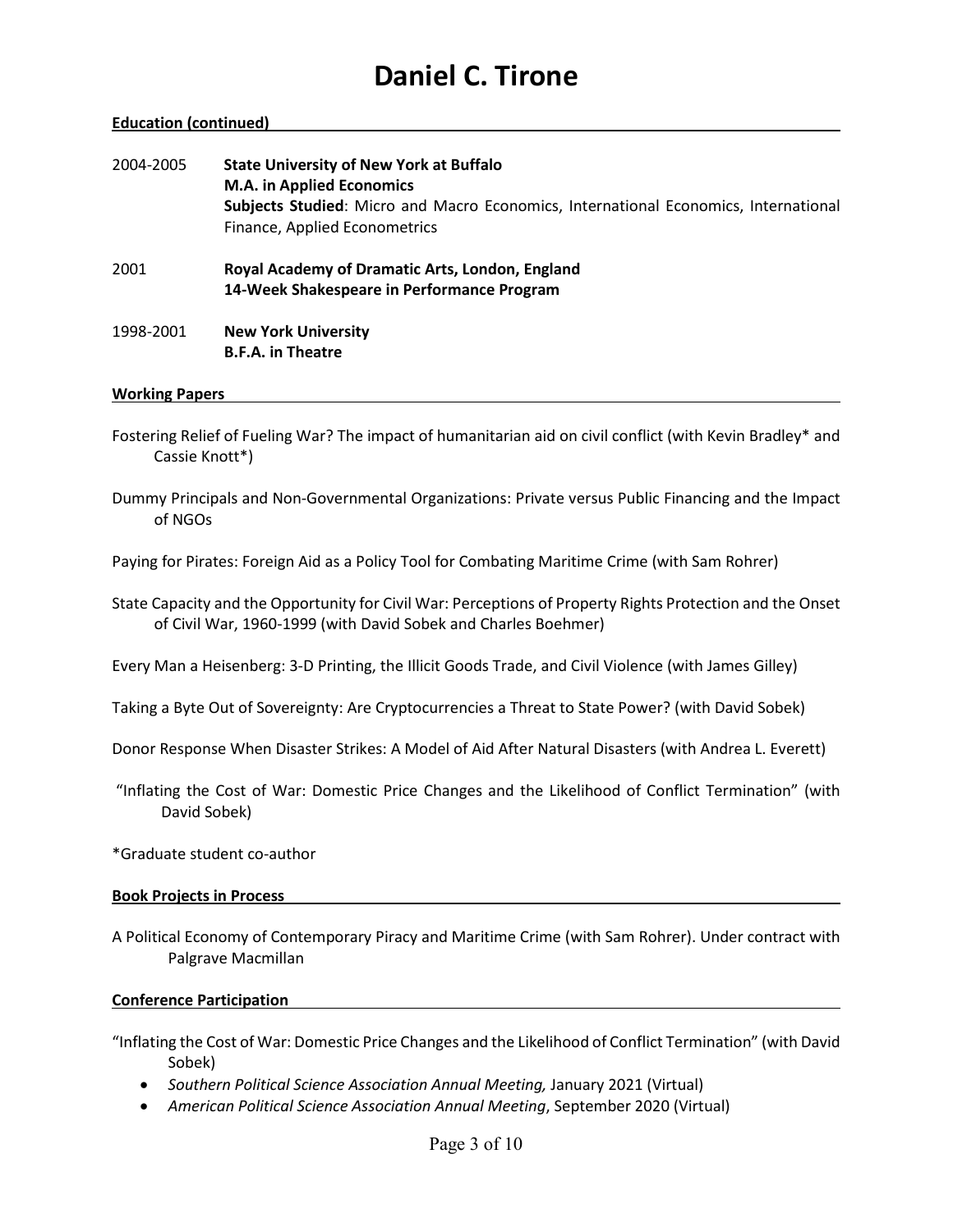# **Conference Participation (continued)**

"Donor Response When Disaster Strikes: A Model of Aid After Natural Disasters" (with Andrea L. Everett) *American Political Science Association Annual Meeting*, Boston, MA September 2018

"Paying for Safe Passage: Foreign Aid as a Policy Tool to Combat Piracy and Maritime Crime" (with Sam Rohrer) *International Studies Association Annual Meeting*, San Francisco, CA April 2018

"Salty Dogs and Weekend Warriors: A Typology of Piracy and Maritime Crime" (with Sam Rohrer)

- *International Studies Association – Midwest Annual Meeting*, St. Louis, MO November 2017
- *Midwest Political Science Association Annual Meeting*, Chicago, IL April 2017

"Stumbling at the Finish Line? Remittances and Developing Country Democratization" (with Ida Bastiaens),

- *American Political Science Association Annual Conference*, San Francisco, CA August 2017
- *Midwest Political Science Association Annual Meeting*, Atlanta, GA April 2016
- *International Studies Association Annual Meeting*, Atlanta, GA March 2016
- *Southern Political Science Association Annual Meeting*, San Juan, PR January 2016

"Money, Markets and the Capabilities of States" (with Leslie Armijo and Hyoung Kyu Chey)

- *International Studies Association International Meeting*, Hong Kong, June 2017
- *International Studies Association Annual Meeting*, Baltimore, MD February 2017

"Savvy Samaritans: How Donors Adjust Aid in Response to Humanitarian Crises" (with Andrea Everett),

- Conflict, Aid and Refugees (CAR) Workshop, Tucson, AZ, March 2017
- *American Political Science Association Annual Conference*, Washington, D.C., August 2014

"Paying for Pirates: Foreign Aid as a Policy Tool for Combating Maritime Crime" (with Sam Rohrer)

- *Southern Political Science Association Annual Meeting*, New Orleans, LA January 2017
- *Southern Political Science Association Annual Meeting*, San Juan, PR January 2016
- *International Studies Association Annual Meeting*, New Orleans, LA February 2015

"Every Man a Heisenberg: 3-D Printing, the Illicit Goods Trade, and Civil Violence" (with James Gilley),

- *Southern Political Science Association Annual Meeting*, New Orleans, LA January 2017
- *Midwest Political Science Association Annual Meeting*, Chicago, IL April 2016

"Fostering Relief or Fueling War? The Impact of Humanitarian Aid on Civil Conflict" (with Kevin Bradley and Cassie Knott)

- *Midwest Political Science Association Annual Meeting*, Chicago, IL April 2016
- *Southern Political Science Association Annual Meeting*, San Juan, PR January 2016

**"**Foreign Aid as a Counterterrorism Tool: More Liberty, Less Terror?" (with Burcu Savun),

- *International Studies Association Annual Meeting*, Atlanta, GA March 2016
- *Peace Science Society International*, Philadelphia, PA, October 2014
- *International Studies Association Annual Meeting* Toronto, ON March 2014
- *American Political Science Association Annual Meeting* Chicago, IL August 2013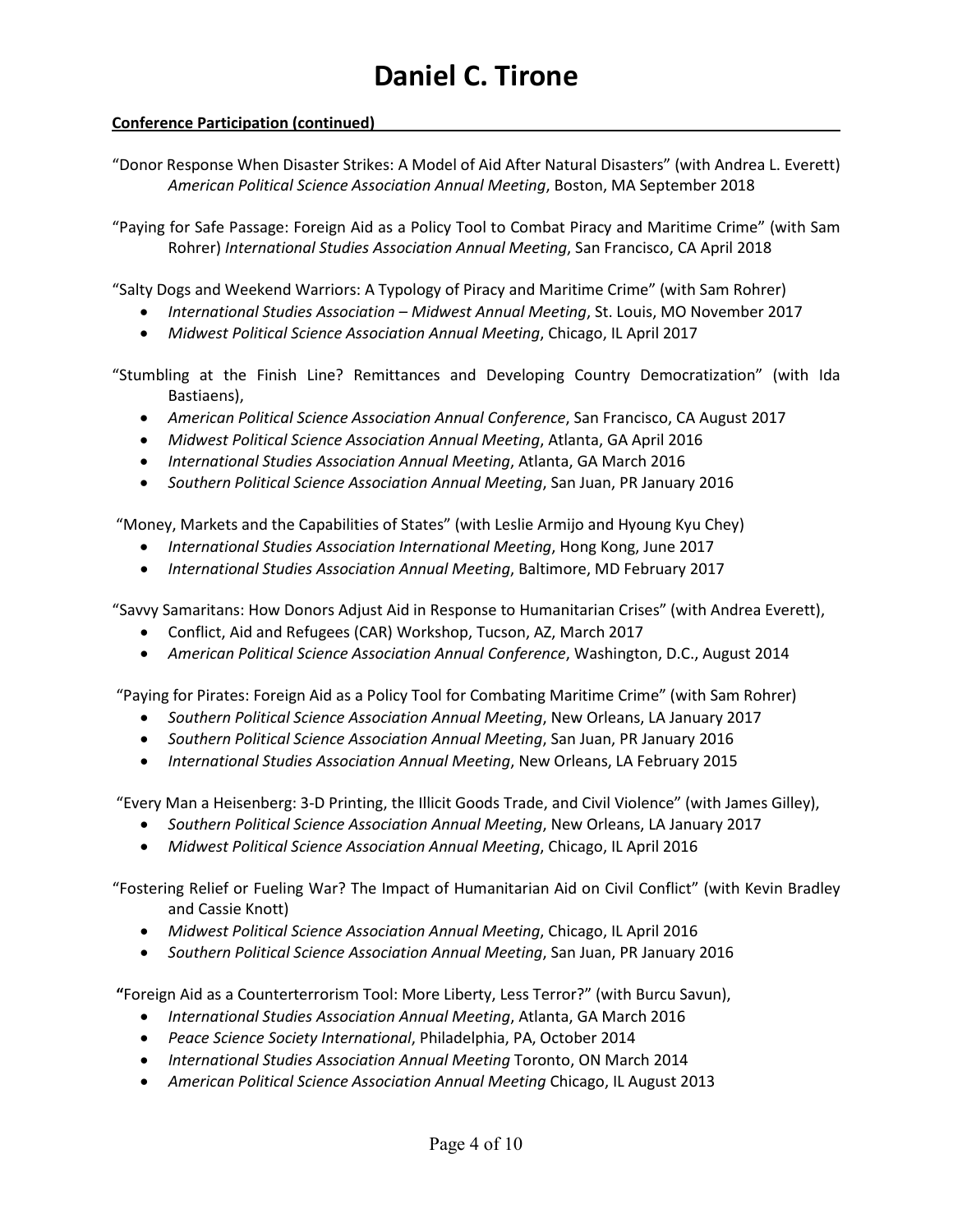# **Conference Participation (continued)**

- "State Capacity and the Opportunity for Civil War: Perceptions of Property Rights Protection and the Onset of Civil War, 1960-2011" (with David Sobek), *Western Political Science Association Annual Meeting,* Las Vegas, NV April 2015
- "Is Bhagwati Right, and Sen Wrong? Why Politics Matters in the Free Trade Debate" (with Nita Rudra), *International Studies Association Annual Meeting*, New Orleans, LA February 2015
- "Printing Power: Additive Manufacturing and Threats to State Security (with James Gilley), *Midwest Political Science Association Annual Conference*, Chicago, IL, April 2014
- "The Systemic Financial Importance of Emerging Powers" (with Leslie Armijo and Laurissa Mühlich), *2nd GR:EEN FP7 AGORA Forum, "Modeling & Measuring Regional Leadership"*, Brussels, Belgium June 2013

"Humanitarian Aid and the Duration of Civil Conflicts",

- *Midwest Political Science Association Annual Conference*, Chicago, IL April 2013
- *Peace Science Society International*, Savannah, GA October 2012

"Politics and the Effectiveness of Humanitarian NGOs in Civil Conflict". *Political Economy of International Organizations (PEIO) Fifth Annual Conference*, Philadelphia, PA January 2012

"Donor Accountability and NGO Performance". Presented at:

- *International Political Economy Society,* Madison, WI November 2011
- *Peace Science Society International*, Los Angeles, CA October 2011 (Poster)
- *American Political Science Association Annual Meeting* Seattle, WA September 2011

"Foreign Aid, Economic Growth, and Civil War: How Does Economic Aid Affect Conflict?" (with Burcu Savun), *Peace Science Society International*, Chapel Hill, NC November 2009

"Is Trade Good for the Poor? A Second Look" (with Nita Rudra). Presented at:

- *International Political Economy Society*, College Station, TX November 2009
- *American Political Science Association Annual Meeting*, Toronto, ON September 2009

"Democracy Aid, Democratization and Civil Conflict" (with Burcu Savun). Presented at:

- *American Political Science Association Annual Meeting*, Toronto, ON September 2009
- *Peace Science Society International,* Claremont, CA October 2008.

"Foreign Aid, Recipient Growth, and the Strategic Goals of Donor Governments" (with David Bearce). Presented at:

- *International Political Economy Society*, Stanford, CA November 2007
- *American Political Science Association Annual Meeting*, Chicago, IL September 2007

# **Ph.D. Committees**

*Chair*

Ceren Keser, Louisiana State University, Political Science, 2020-Present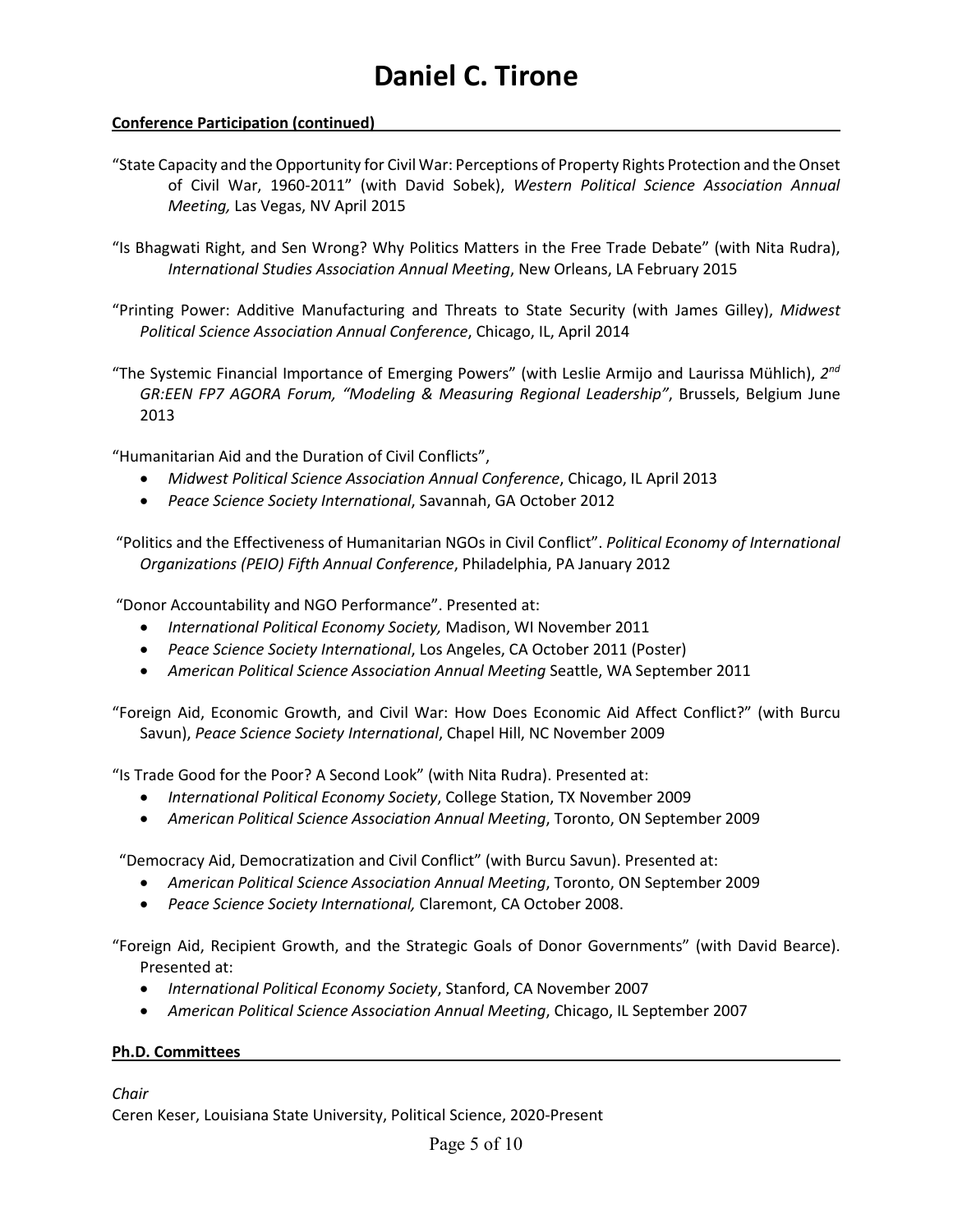### **Ph.D. Committees (continued)**

### *Member*

Kwadw Poku-Agyemang, Louisiana State University, Political Science, 2020-Present Dmitriy Nurullayev, Louisiana State University, Political Science, 2019-Present Simeon Burns, Louisiana State University, Political Science, 2018-Present Kevin Bradley, Louisiana State University, Political Science, 2016-Present Fevzi Sarac, Louisiana State University, Political Science, 2017-2020 Shandiz Moslehi, Tehran University of Medical Sciences, School of Public Health, 2014-2016

# **Masters Thesis Committees**

### *Directed*

Igor Kutznetsov, Louisiana State University, Political Science, 2015

### *Member*

Justine Biettron, Louisiana State University, Political Science, 2018 Harriet Sellers, Louisiana State University, Political Science, 2017-2018 Casey Knott, Louisiana State University, Political Science, 2016-2017 Cassie Knott, Louisiana State University, Political Science, 2016-2017

# **Undergraduate Honors Thesis Committees**

### *Member*

Arden Hooper, Louisiana State University, Political Science, 2021 Eileen DeLeo, Louisiana State University, Political Science, 2016-2017 Megan Rials, Louisiana State University, Political Science, 2013-2014 Danica Levine, Louisiana State University, International Studies, 2012-2013

# **Independent Undergraduate Research Projects Directed**

Mohammed Kudsy, Louisiana State University, Political Science, 2014-2016 Eileen DeLeo, Louisiana State University, Political Science, 2013-2015

# **Teaching and Professional Development**

Participant in Philip Merrill Center Teachers' Workshop, Basin Harbor, VT, Summer 2014.

# *Louisiana State University*

Instructor, Political Science 7964: Specialized Topics in Social Science Methods, introductory graduate seminar in rational choice and understanding and interpreting formal models. Spring 2014, Spring 2017, Spring 2020

Instructor, Political Science 7946: Politics of International Economic Relations, graduate seminar in international political economy. Fall 2013, Spring 2016, Fall 2017, Spring 2019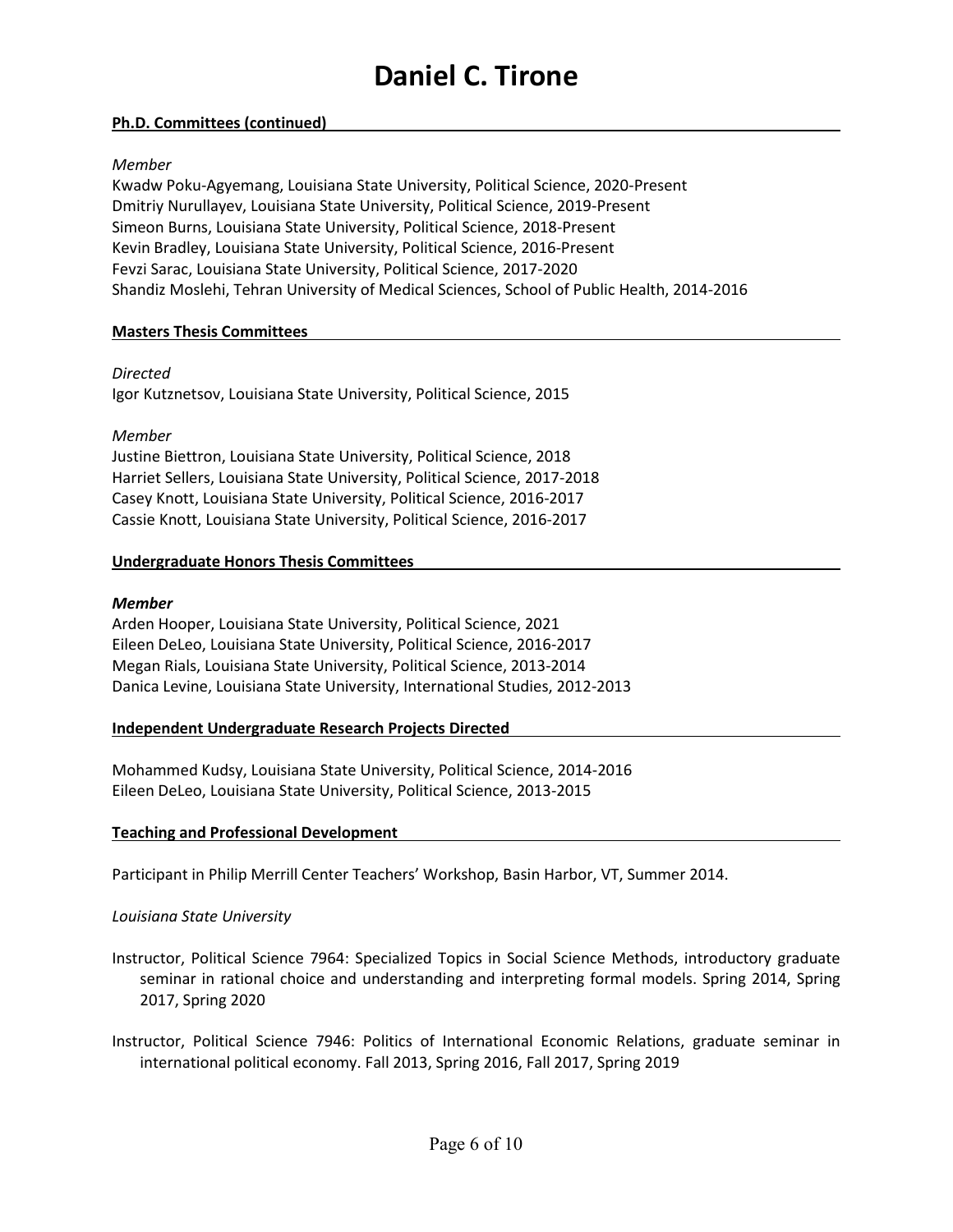# **Teaching and Professional Development (continued)**

Instructor, Political Science 4046: International Political Economy, upper level undergraduate course in international political economy. Spring 2013, Fall 2014, Fall 2016, Spring 2018, Fall 2020, Spring 2021

Instructor, Political Science 2057: Introduction to International Politics, introductory course in International Relations. Fall 2012, Fall 2013, Spring 2014, Fall 2014, Spring 2015, Spring Intersession 2015, Fall 2015, Spring 2016, Fall 2016, Spring 2017, Fall 2017, Spring 2018, Fall 2018, Spring 2019, Spring 2020, Fall 2020, Spring 2021

Participant in Louisiana State University's Communication Across the Curriculum 2013 Summer Institute

# *University of Pittsburgh*

Instructor, Political Science 1541: Politics of Global Economic Relations", upper level undergraduate course in international political economy. Spring 2009, Summer 2011, Spring 2012

Completed University of Pittsburgh's Practicum on University Teaching, Summer 2009

# **Fellowships and Grants**

| 2018          | Louisiana State University Faculty Travel Grant                     |
|---------------|---------------------------------------------------------------------|
| 2018          | LSU Council on Research Summer Stipend                              |
| 2017          | Louisiana State University Junior Faculty Travel Grant              |
| 2017          | LSU College of Humanities and Social Sciences Summer Research Grant |
| 2015          | Louisiana State University Junior Faculty Travel Grant              |
| 2014          | Louisiana State University Junior Faculty Travel Grant              |
| 2014          | Recipient of support from LSU's Teaching Enhancement Fund           |
| 2013          | Louisiana State University Junior Faculty Travel Grant              |
| 2012          | Louisiana State University Junior Faculty Travel Grant              |
| 2011-2012     | Richard W. Cottam Memorial Prize                                    |
| 2010-2011     | Institute for Humane Studies Thomas C, and Irene W, Graham Fellow   |
| 2009-2010     | U. of Pittsburgh Andrew Mellon Pre-Doctoral Fellowship              |
| 2008-2009     | U. of Pittsburgh Political Science Department Umberger Scholarship  |
| 2008-2010     | U. of Pittsburgh School of Arts & Sciences Summer Fellowship        |
| 2007, 2011    | American Political Science Association Travel Grant                 |
| $2007 - 2008$ | U. of Pittsburgh School of Arts & Sciences Teaching Fellowship      |
| $2006 - 2007$ | U. of Pittsburgh School of Arts & Sciences Teaching Assistantship   |
| $2005 - 2006$ | U. of Pittsburgh School of Arts & Sciences Fellowship               |

Instructor, Political Science 0500: "World Politics", introductory course in international relations. Fall 2008, Summer 2009, Fall 2012.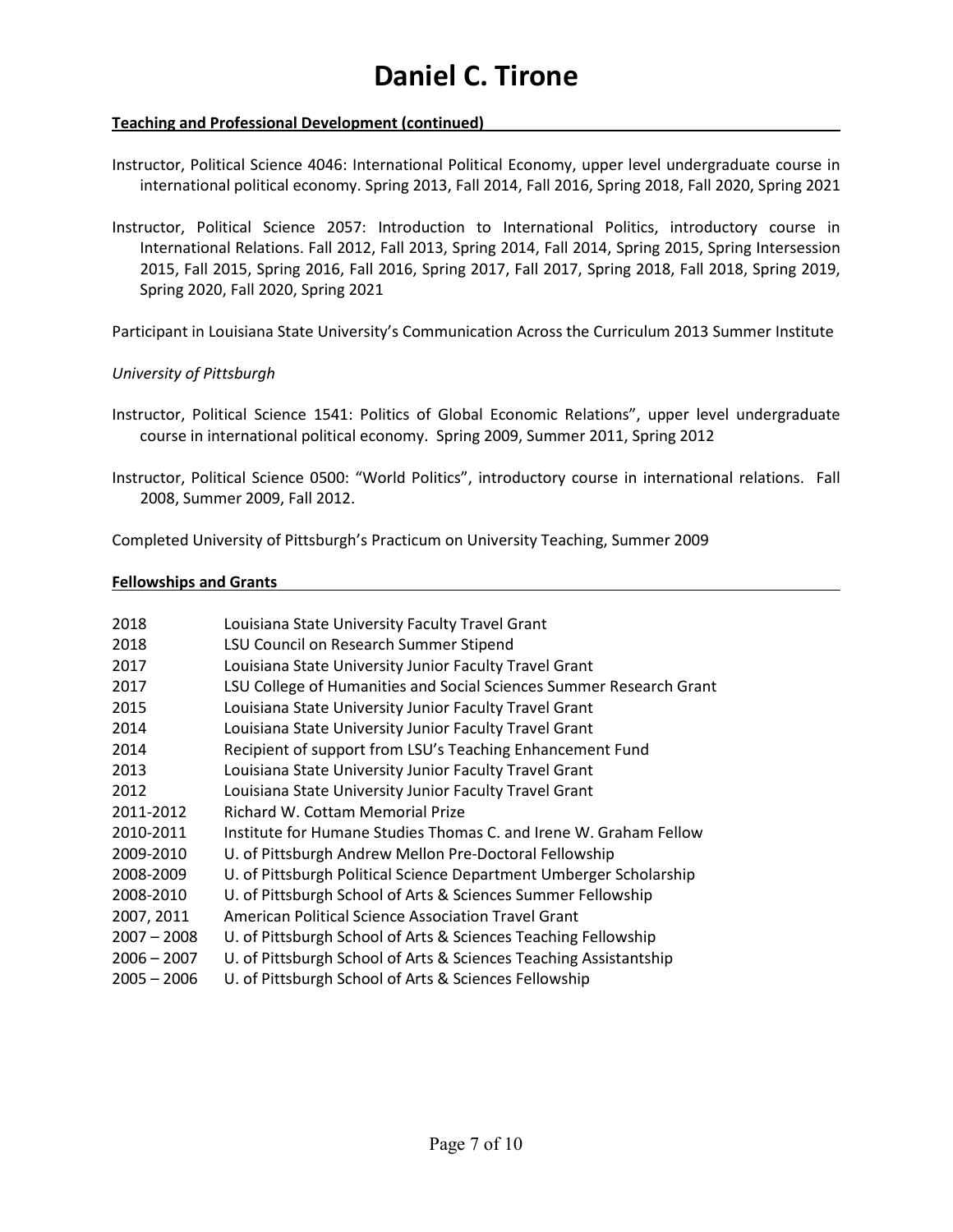#### **Service to the Profession**

Reviewer for *All-Azimuth*, *American Journal of Political Science, American Political Science Review, Asia Pacific Management Review, British Journal of Political Science, Comparative Politics Studies, Conflict Management and Peace Science, Defence and Peace Economics, Economics of Transition, Environment and Development Economics, European Journal of International Security, Foreign Policy Analysis, International Interactions, International Organization, International Political Science Review, international Relations, International Relations and Development, International Studies Perspectives, International Studies Quarterly, International Studies Review, Japanese Journal of Political Science, Journal of Comparative Economics, Journal of Conflict Resolution, Journal of Economic Growth*, *Journal of International Relations and Development*, *Journal of Peace Research*, *Journal of Politics*, *Oxford University Press, Pearson, Political Research Quarterly, Political Studies, PS: Political Science & Politics, Quarterly Journal of Political Science, Review of International Organizations, SAGE Press, Security Studies, United Nations University Press, World Politics*

*International Interactions* editorial board member, 1/1/2019-Present

Article Editor for *SAGE OPEN*

- Panel Chair, "The Domestic and International Political Economy of Aid", *American Political Science Association Annual Meeting*, September 2020 (Virtual)
- Panel Discussant, "Development Aid, Effectiveness and Inequalities in Conflict-Affected Societies" *International Studies Association Annual Meeting*, San Francisco, CA April 2018
- Panel Chair, "International Politics: Conflict and Security" *Southern Political Science Association Annual Meeting*, New Orleans, LA January 2017
- Panel Chair/Discussant, "Unintended Consequences in Civil War Processes" *Midwest Political Science Association Annual Meeting,* Chicago, IL April 2016
- Panel Discussant, "Trust, Transitional Justice, and Democratization" *Midwest Political Science Association Annual Meeting*, Chicago, IL April 2016
- Panel Chair/Discussant, "International Politics: Conflict and Security" *Southern Political Science Association Annual Meeting*, San Juan, PR January 2016
- Panel Chair/Discussant, "International Politics: Global Issues, IPE and Human Rights" *Southern Political Science Association Annual Meeting*, San Juan, PR January 2016
- Panel Discussant, "Understanding Foreign Aid" *Midwest Political Science Association Annual Conference*, Chicago, IL April 2015
- Panel Chair/Discussant, "Interdependence and Conflict" *Midwest Political Science Association Annual Conference*, Chicago, IL April 2013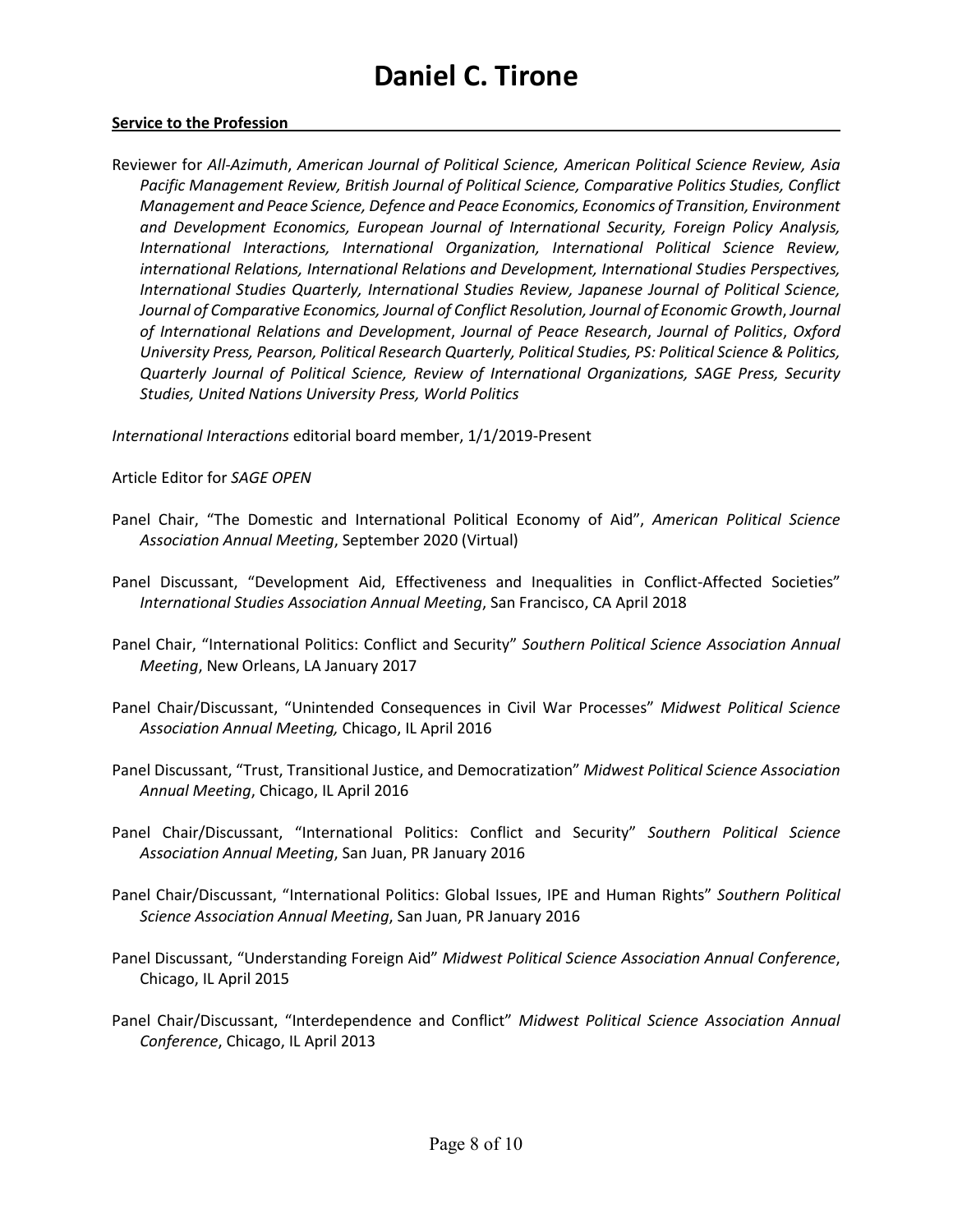#### **University Service**

Political Science Department Representative to LSU Faculty Senate, Spring 2020-Spring 2022

Dean's Representative for Department of Finance Student General Examination, Fall 2020

Dean's Representative for Department of History Student General Examination, Spring 2018

Dean's Representative for School of Mass Communication Student Ph.D. Examination, Fall 2015

Reader for Honors College Best Thesis Award, 2013-2014

Member of International Studies Outstanding Student Award Selection Committee, 2013-2014

#### **College Service**

Evaluator for H&SS Summer Research Grant, Spring 2019

Political Science Department Organizer and Participant for College of Humanities and Social Sciences' "Dubsmash" promotional content creation, Fall 2015

Member of College of Humanities and Social Sciences' Ad Hoc Policy Committee, Fall 2014

Political Science department representative to LSU College of Humanities and Social Sciences Faculty Senate, 2013-2016

#### **Department Service**

Undergraduate Programs Committee Member, 2020-2021

Undergraduate Programs Committee Member, Spring 2020

Department Representative to LSU Spring Invitational, Spring 2019

Graduate Committee Member, 2018-2019

Graduate Committee Member, 2017-2018

Judicial Politics Search Committee Member, Fall 2016

Graduate Committee Member, 2016-2017

Graduate Committee Member, 2015-2016

International Relations Faculty Search Committee Member, Fall 2014

Graduate Committee Member, 2014-2015